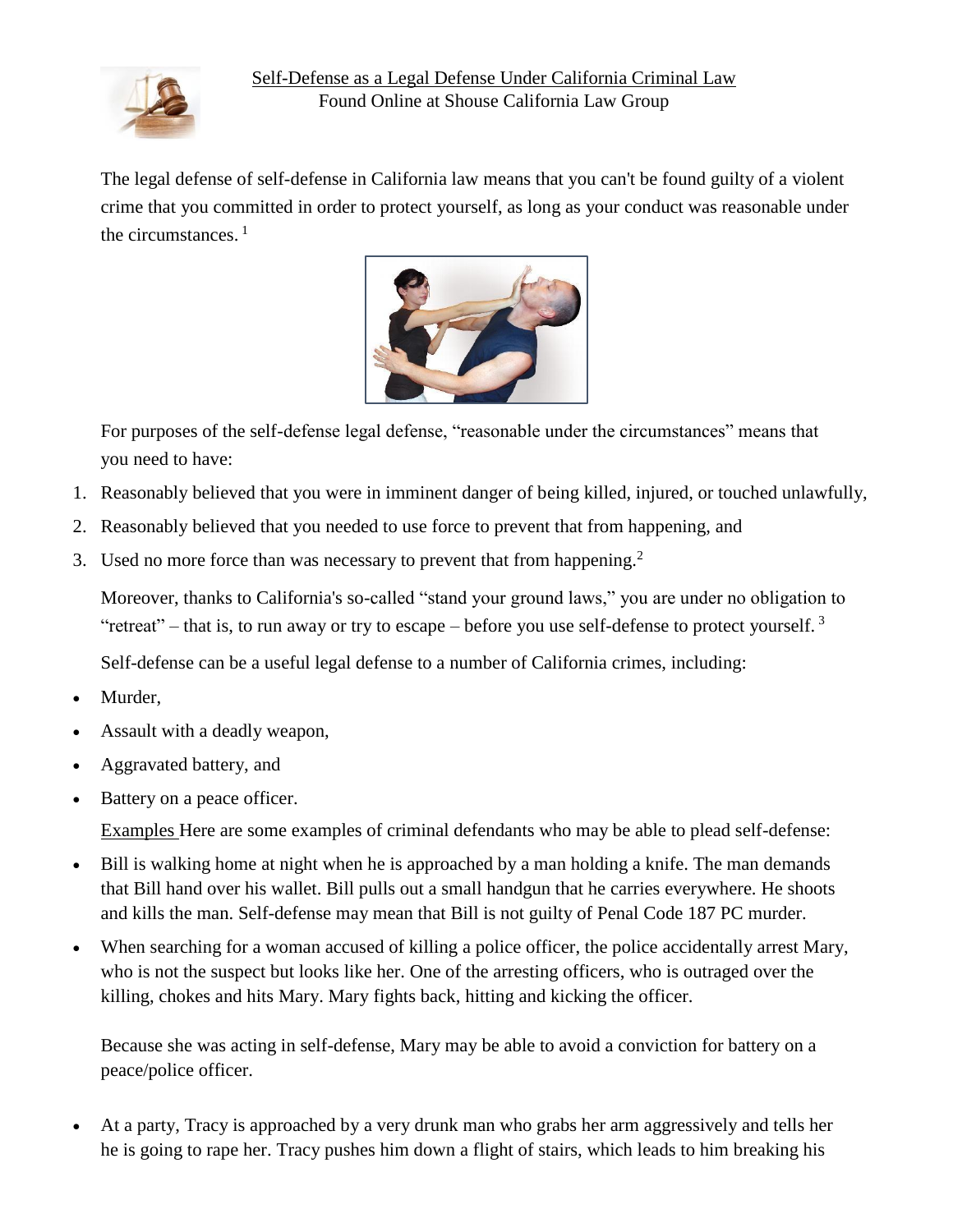leg. But Tracy may be able to escape a conviction for [aggravated](http://www.shouselaw.com/243d.html) battery causing serious bodily [injury](http://www.shouselaw.com/243d.html) by using the legal defense of self-defense.

In order to help you better understand California self-defense laws, our California criminal defense attorneys will address the following topics:

[1. Legal Definition of California Self-Defense](http://www.shouselaw.com/self-defense.html#1)

# **[1.1. Imminent danger](http://www.shouselaw.com/self-defense.html#1.1)**

- **[1.2. Of being killed, seriously injured, or](http://www.shouselaw.com/self-defense.html#1.2) unlawfully touched**
- **[1.3. Reasonable belief in threat](http://www.shouselaw.com/self-defense.html#1.3)**

### **[1.4. Reasonable response](http://www.shouselaw.com/self-defense.html#1.4)**

- [2. California's "Stand Your Ground" Laws](http://www.shouselaw.com/self-defense.html#2)
- [3. California Self-defense and](http://www.shouselaw.com/self-defense.html#3) Special Situations
	- **[3.1. Defense of others/defense of property](http://www.shouselaw.com/self-defense.html#3.1)**
	- **[3.2. Self-defense and third parties](http://www.shouselaw.com/self-defense.html#3.2)**
	- **[3.3. Self-defense and the initial aggressor](http://www.shouselaw.com/self-defense.html#3.3)**

## **[3.4. Imperfect self-defense](http://www.shouselaw.com/self-defense.html#3.4)**

- [4. Self-defense applied to specific crimes](http://www.shouselaw.com/self-defense.html#4)
	- **[4.1. Battery](http://www.shouselaw.com/self-defense.html#4.1)**
	- **[4.2. Battery on a Peace officer](http://www.shouselaw.com/self-defense.html#4.2)**
	- **[4.3. Resisting Arrest](http://www.shouselaw.com/self-defense.html#4.3)**
	- **[4.4. Robbery](http://www.shouselaw.com/self-defense.html#4.4)**
	- **[4.5. Rape](http://www.shouselaw.com/self-defense.html#4.5)**
	- **[4.6. Murder](http://www.shouselaw.com/self-defense.html#4.6)**
	- **[4.7. Burglary](http://www.shouselaw.com/self-defense.html#4.7)**

1. Legal Definition of California Self-Defense: If you are accused of a crime for something you did to protect yourself, you may be able to take advantage of the California legal defense of selfdefense.

California self-defense law requires the following "elements" of the defense to be true:

- 1. When you committed your crime, you *reasonably* believed that you were in *imminent* danger of being killed, seriously injured, or unlawfully touched;
- 2. You reasonably believed that immediate force was necessary to prevent that danger; and
- 3. You used no more force than was necessary to defend against that danger. <sup>4</sup>

On all of these requirements, the prosecutor is the one who bears the burden of proof. In other words, if the evidence could support a self-defense legal defense, the prosecutor must prove beyond a reasonable doubt that self-defense does *not* apply. <sup>5</sup>

Let's take a closer look at some of the key terms in this legal definition of self-defense in order to better understand how a self-defense argument would work.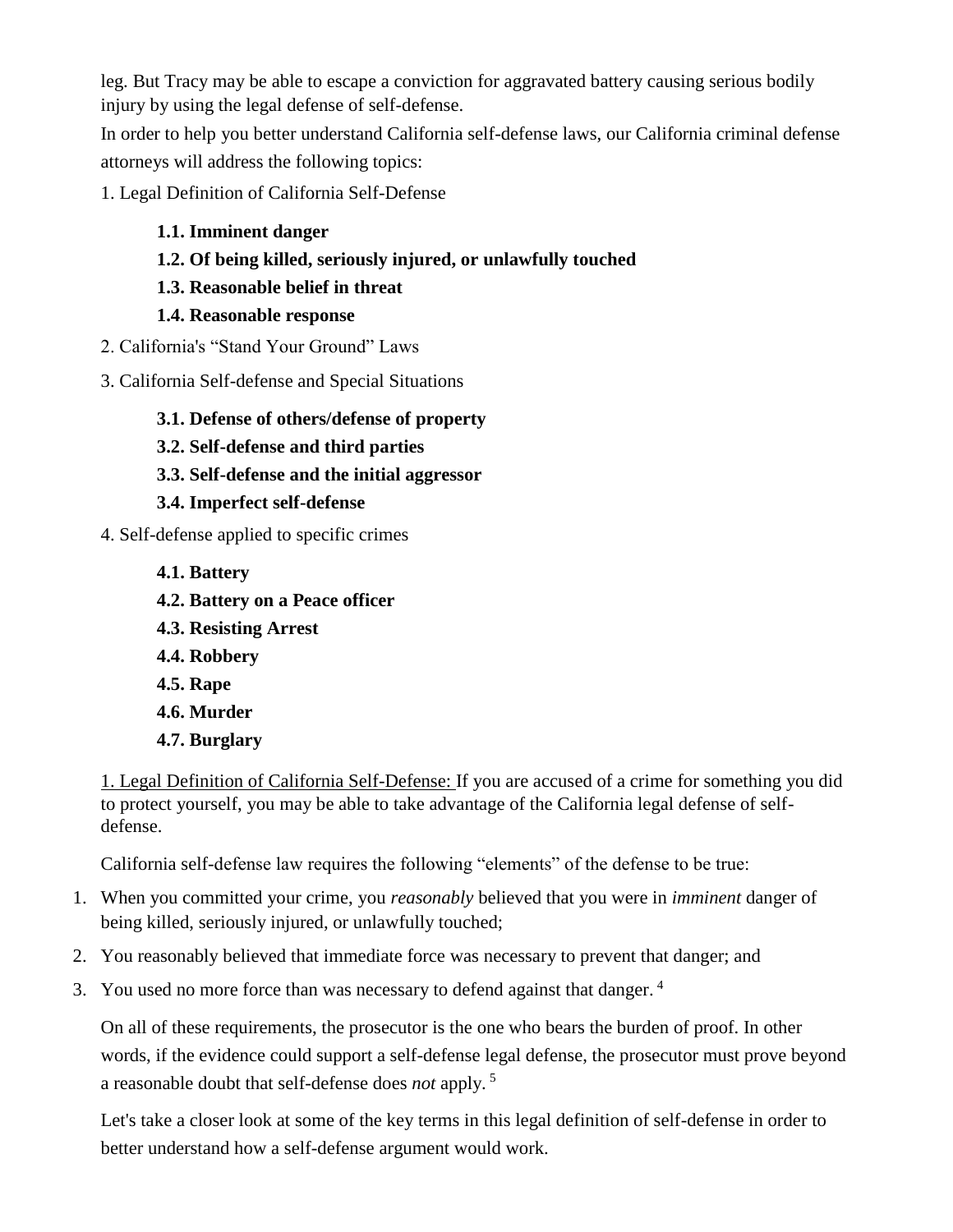**1.1. Imminent danger**: To assert the legal defense of self-defense, you must successfully show that someone else was about to kill, injure, rape, or unlawfully touch you *imminently* – that is, immediately or right away. <sup>6</sup>

In other words, you may not argue self-defense if you acted only because of a threat of *future* harm – no matter how credible the threat or how severe the harm.<sup>7</sup>

*Example:* Mike regularly beats his wife, Louise. Mike threatens to burn Louise if she doesn't confess to sleeping with Mike's brother. When Louise denies the accusation, Mike takes his lit cigarette and starts to walk toward Louise.

To defend herself, Louise grabs a frying pan and hits Mike over the head with it so that she can escape to call the police.

Louise was facing an immediate threat of being injured with the cigarette. Under these circumstances, Louise's conduct would likely be excused as self-defense.

BUT *Example:* Let's say that, instead of threatening to burn Louise with a lit cigarette he is holding in his hand, Mike threatens to burn Louise if he ever catches her sleeping with his brother. Louise then decides to hit him with a frying pan to avoid being burned at a later time.

Given these facts, Louise's actions would not be justified as self-defense since there was no immediate threat of harm – only a future threat.

**1.2. Of being killed, seriously injured, or unlawfully touched**: You may only use self-defense as a legal defense to the crime of *murder* if you were defending yourself against what is known as a "forcible and atrocious crime." <sup>8</sup>Forcible and atrocious crimes include:

- Murder or manslaughter,
- Being attacked in a way that would cause great [bodily](http://www.shouselaw.com/gbi.html) injury,
- Rape,
- [Mayhem](http://www.shouselaw.com/mayhem.html) (that is, the act of maiming someone else), and
- Robbery. <sup>9</sup>

In other words, you may only *kill* another person in self-defense if you are trying to protect yourself against one of those forcible and atrocious crimes. <sup>10</sup>

However, you are permitted to use non-deadly force – that is, to commit crimes other than murder – to defend yourself from less extreme threats.<sup>11</sup>

For instance, self-defense applies as a legal defense to charges of [Penal Code 240 PC assault](http://www.shouselaw.com/assault.html) if you were defending yourself against *any* bodily injury (even if it was not serious) or any unlawful touching. <sup>12</sup>

*Example:* Christine is accosted in a mall parking lot by a man who threatens to fondle her breasts without her consent. (This would be the crime of [sexual battery.](http://www.shouselaw.com/sexual_battery.html)) There is no reason for Christine to believe that he is going to rape or otherwise injure her.

Christine would probably not be able to use self-defense as a legal defense if she pulled out a gun and killed the man, because sexual battery is not a forcible and atrocious crime.

However, she would be able to use self-defense as a legal defense against charges of assault if she used martial arts moves to injure the man.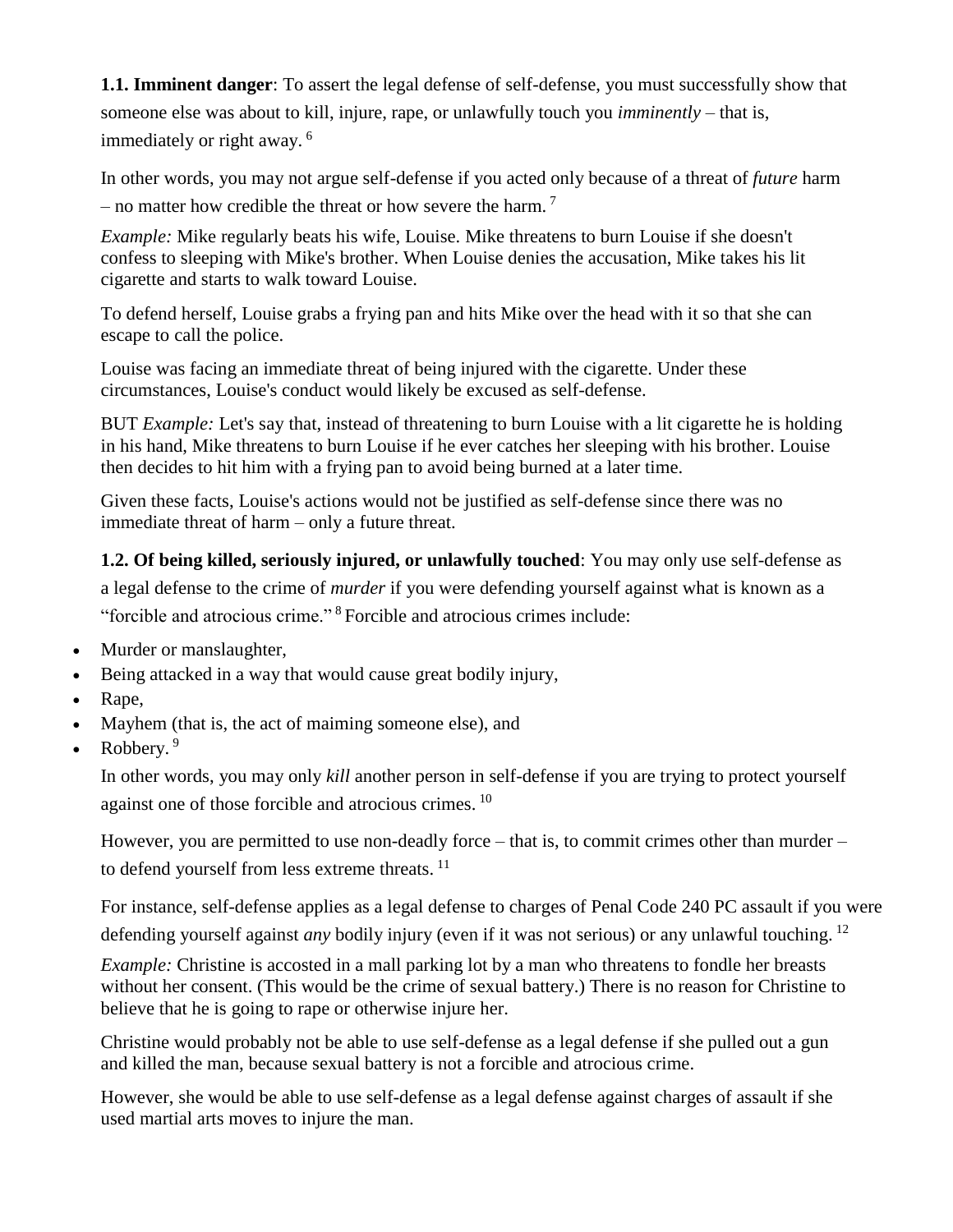**1.3. Reasonable belief in threat**: In order to plead self-defense successfully, you must have had an honest and *reasonable* belief that you faced imminent harm and needed to use force to defend yourself.  $^{13}$  It does not matter whether that belief was correct or not, as long as it was reasonable.  $^{14}$ In deciding whether or not your belief was reasonable, the jury is supposed to use what is called an *objective* standard. This means that they are supposed to ask themselves whether a reasonable person in your shoes would have believed they were in danger – not whether you personally believed you were in danger.<sup>15</sup>

So a person with a mental illness, phobia, or other psychological disorder may have trouble claiming self-defense – if s/he acted in a way that a person without that disorder would not have acted.  $16$ 

*Example:* Steve is in prison. He has a mental illness that causes him to hear voices telling him that the guards are planning to kill him. So he kills a guard, believing that he has no choice if he wants to save himself. Steve genuinely believed that he needed to kill the guard in self-defense, but this belief wasn't reasonable. A reasonable person who didn't hear voices because of mental illness would not have believed the same thing. So he cannot escape a murder conviction based on self-defense.<sup>17</sup>



**Battered Woman's Syndrome**: But there *is* one exception to the rule that a defendant's mental illness or psychological problems won't be considered in determining whether s/he acted reasonably. That is the condition known as ["battered woman's syndrome,](http://www.rainn.org/get-information/effects-of-sexual-assault/battered-woman-syndrome)" which is attributed to women (and men) involved in relationships characterized by domestic violence.<sup>18</sup>

In California, juries *are* allowed to consider the effects of [domestic abuse](http://www.shouselaw.com/domestic_abuse.html) on a defendant in deciding whether or not s/he acted reasonably in self-defense.<sup>19</sup>

*Example:* Evelyn is married to Albert. Albert has been beating Evelyn for years, and lately he has been threatening to kill her. One day, he gets drunk and shoots a gun at her, but misses. A bit later, Albert begins hitting her again. Evelyn finds the gun where Albert left it and uses it to shoot and kill him.

Evelyn may be able to argue self-defense. A normal person who had been subjected to regular beatings and death threats by their spouse might reasonably have believed that Albert was about to inflict severe harm on her at that moment.<sup>20</sup>

**Presumption of reasonable threat from home invasion**: California self-defense law creates a presumption that you reasonably feared death or great bodily harm if someone broke into your house "unlawfully and forcibly" — provided that person was not a member of your household or family.<sup>21</sup>

In other words, if you are the victim of Penal Code 459 PC burglary, and you use force against the burglar, a prosecutor would bear the burden of trying to prove that you should be convicted of a crime for your use of force – rather than being excused based on self-defense.  $^{22}$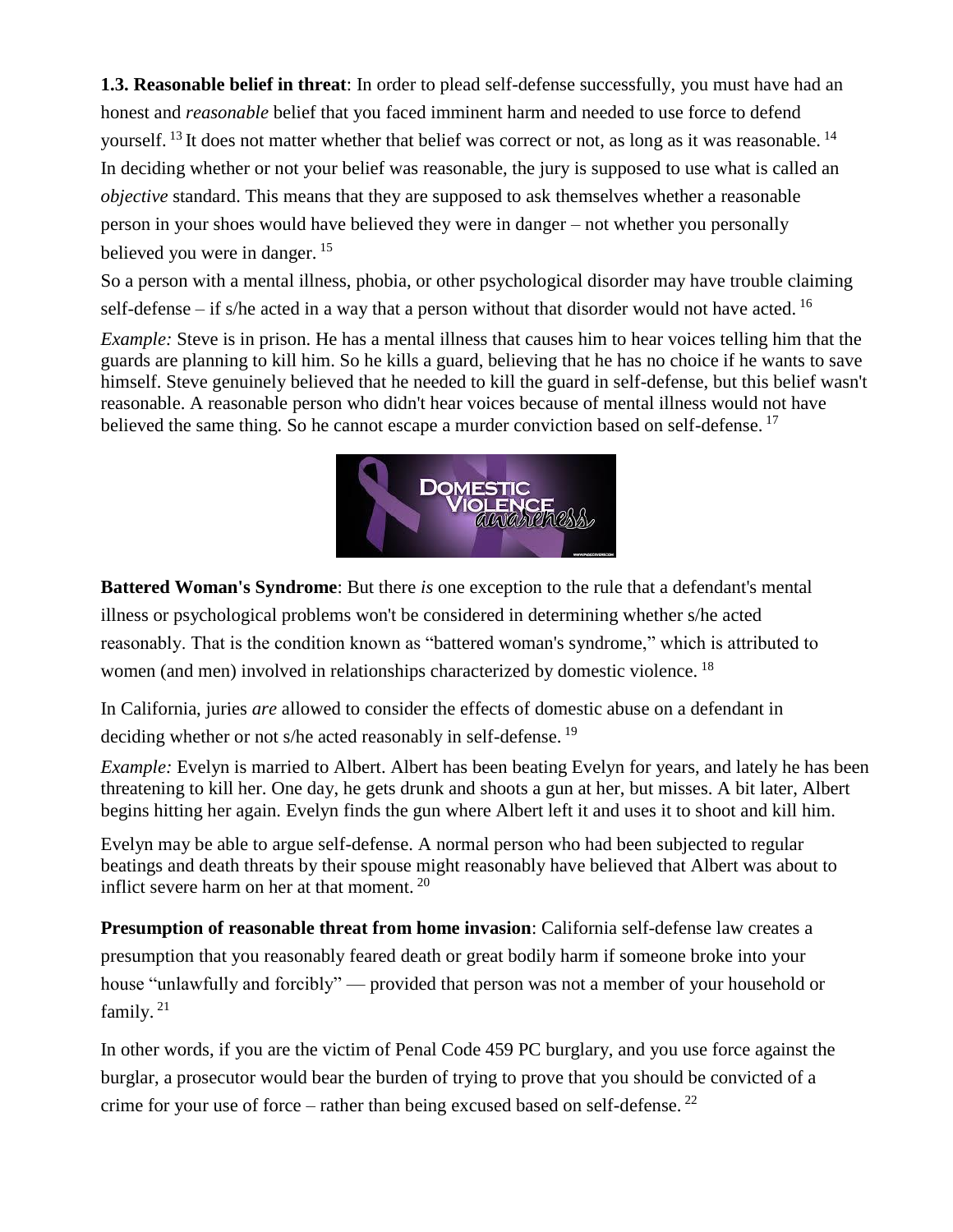**1.4. Reasonable response**: The general rule under California self-defense law is that you are only allowed to use as much force as is necessary to combat the force being used against you.<sup>23</sup>

However, if you have previously been threatened by your attacker, you are entitled to act more quickly and with more force than someone who has not been threatened. <sup>24</sup>

2. California's "Stand Your Ground" Laws

So-called "stand your ground" laws became a significant topic of national debate in 2013, following the [trial of Florida man George Zimmerman](http://en.wikipedia.org/wiki/George_Zimmerman) for the killing of a teenager named Trayvon Martin.<sup>25</sup>

"Stand your ground" laws are actually just a variation on the legal defense of self-defense. If a state's self-defense law says that the defendant has no duty to *retreat* before using force to defend him- or herself, then that state has a "stand your ground" law. <sup>26</sup>

California self-defense law is a "stand your ground" law. In California, you may use reasonable force to defend yourself even if you also had the option of escaping the threat by running away. <sup>27</sup> You may even pursue your attacker until the danger has passed.<sup>28</sup>

*Example:* One night at a bar, Bruce exchanges some hostile words with Tommy. Later, when Bruce has left the bar and is just about to get into his car, he sees Tommy coming after him. It looks as if Tommy has a knife.

Tommy is obese and is very drunk that night, so he moves slowly. Bruce would have had plenty of time to get into his car and drive away before Tommy reached him. But instead Bruce reaches into his car, pulls out a gun he keeps in the glove compartment, and shoots Tommy.

Under California's "stand your ground" laws, Bruce may be able to argue successfully that he acted in self-defense, even though he probably could have escaped from Tommy instead of confronting him.

BUT even under California's "stand your ground" law, you still can't claim the self-defense privilege once the person you are defending yourself against is no longer a threat.<sup>29</sup>

*Example:* Let's go back to the example of Bruce and Tommy. While Bruce is reaching for the gun in his glove compartment, the bouncer at the bar grabs Tommy and removes the knife from his hand. Bruce would not then be justified in walking up to Tommy and shooting him – since Tommy wouldn't pose a threat to him any longer.

3. California Self-defense and Special Situations

### **3.1. Defense of others/defense of property**

**Defense of others** : California self-defense law doesn't just allow you to act to defend yourself from harm. You can also use self-defense as a legal defense when you acted to defend *someone else*. 30

The requirements for defending others are the same as for defending yourself. You must:

- 1. Reasonably believe that the other person is in imminent danger of being killed, injured, or touched unlawfully,
- 2. Reasonably believe that you need to use force to prevent this, and
- 3. Use no more force than necessary. <sup>31</sup>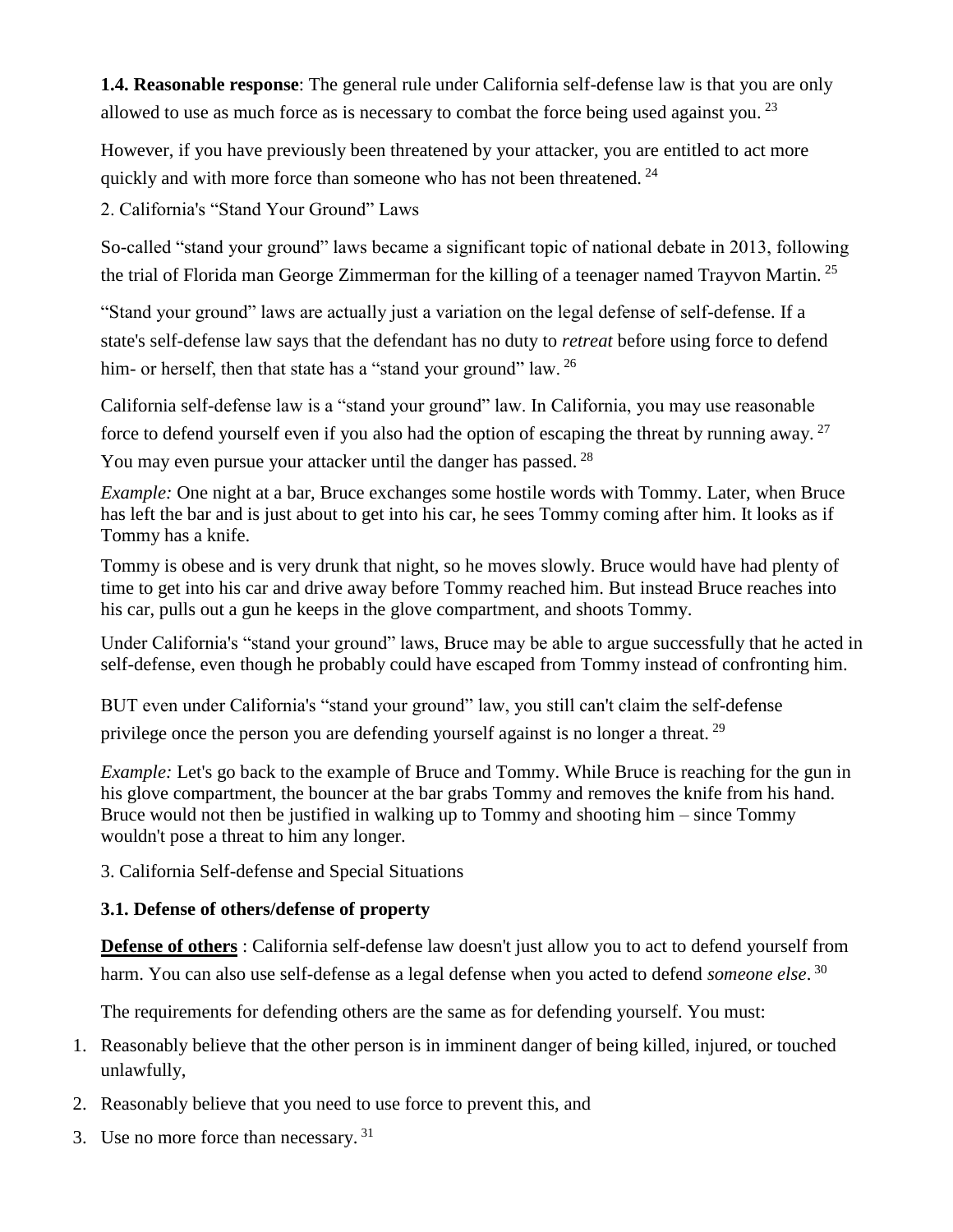

# **Defense of Property**

California self-defense law also encompasses the right to use force to defend your *property* from harm. This right covers both real property (like a house or land) and personal property (money, cars, iewelry, etc.). <sup>32</sup> In order to use the "defense of property" version of self-defense as a legal defense, you must be able to show that:

- 1. The threat of harm to your property was *imminent* (that is, immediate), and
- 2. You used only reasonable force to defend your property.<sup>33</sup>

*Example:* Toby spots his angry ex-girlfriend Carrie approaching his car with a sledgehammer. It is clear that Carrie is about to commit [California vandalism](http://www.shouselaw.com/vandalism.html) on Toby's car. So Toby uses physical force to restrain Carrie. She fights back, and he is forced to punch and kick her a few times.

Toby is probably not guilty of assault for punching and kicking Carrie, because of the extension of self-defense to the defense of property.

California self-defense law also provides that you have the right to use reasonable force to make someone who is [trespassing](http://www.shouselaw.com/trespass.html) on your property leave.<sup>34</sup>

But for this version of self-defense to apply, you need to:

- 1. first request that the trespasser leave the property, and
- 2. reasonably believe that s/he poses a threat either to the property or to the people occupying it.<sup>35</sup>

**3.2. Self-defense and third parties**: Previous threats from a third party are one factor that a jury can consider in determining whether or not you acted in self-defense – as long as the third party is someone you reasonably associated with the person against whom you defended yourself.<sup>36</sup>

This is true even if you were mistaken in associating the person who threatened you with the person against whom you defended yourself.<sup>37</sup>

*Example:* Todd is dating a woman who left her husband (John) for Todd. John has sent emails to Todd threatening to "get him back" and "make him sorry."

One night outside a bar, Todd sees John's brother Mike coming toward him. Mike has a threatening look on his face and has several friends with him. Convinced that Mike is about to attack him on John's behalf, Todd pulls out a gun and shoots Mike.

Todd may be able to use self-defense as a legal defense even if it turns out that Mike meant him no harm…because he reasonably associated Mike with John, and John *had* made threats against him.

**3.3. Self-defense and the initial aggressor**: You may be surprised to learn that you can plead selfdefense even if you were the one who started a fight—at least in some situations.<sup>38</sup> Self-defense is available to you as a legal defense even if you were the aggressor in a fight, as long as one of the following two things occurred: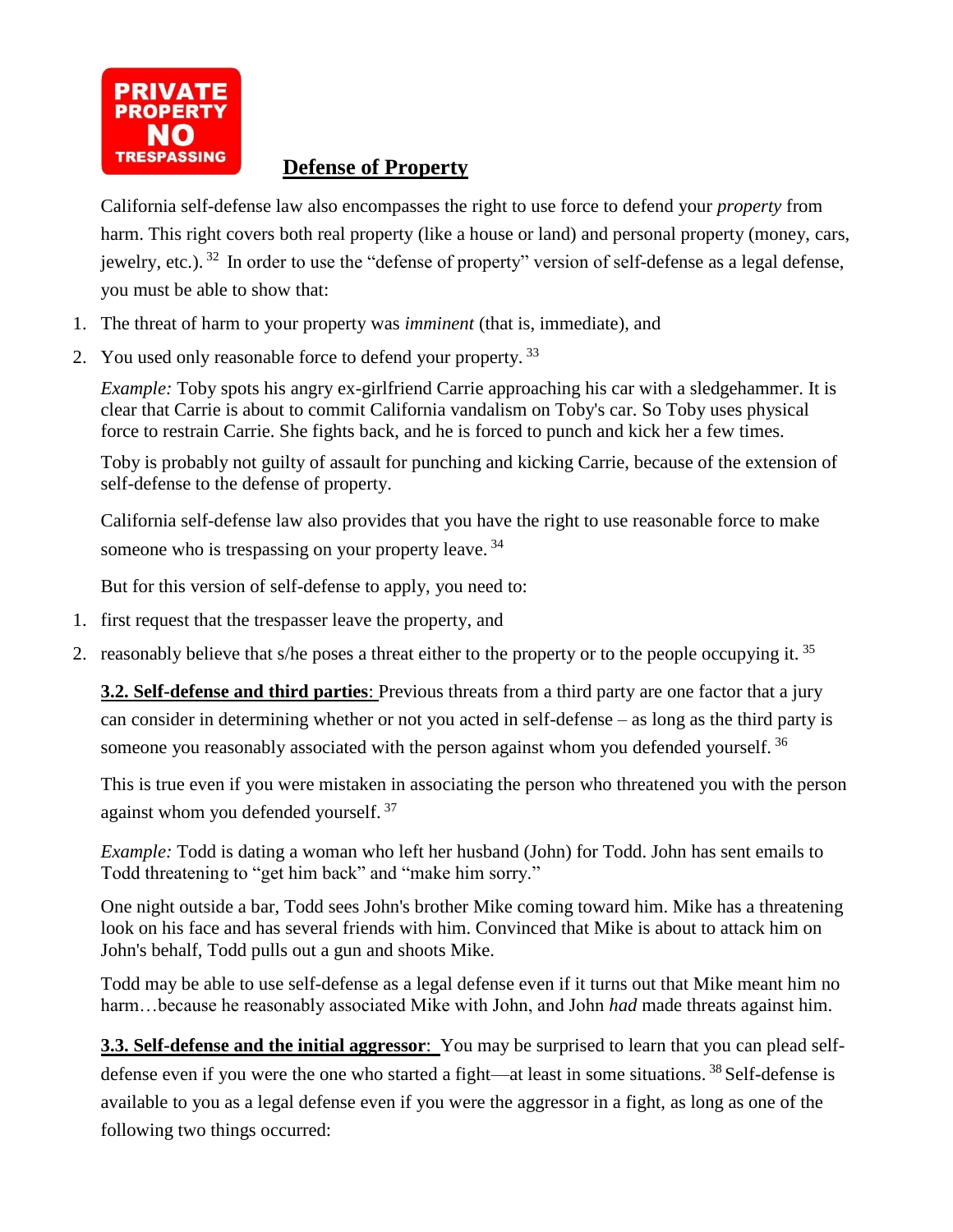- 1. You made a good-faith effort to stop fighting and *clearly* indicated to the other person that you were trying to do so (but s/he didn't stop fighting), OR
- 2. You initially attacked with non-deadly force but the other person responded with deadly force.<sup>39</sup>

*Example:* At a Dodgers-Giants baseball game, Steve, a Dodgers fan, exchanges some aggressive words with Juan, a Giants fan. Steve then punches Juan in the face. Juan pulls out a knife and moves to stab Steve with it.

In this situation, Steve might be justified in pulling out a gun and shooting Juan in self-defense. This is because, even though Steve started the fight, Juan was the one who "upgraded" the fight to deadly force. Also, you may still use the self-defense legal defense even if you knowingly went to a place where you were likely to face an attack...and then were forced to use force to defend yourself.  $40$ 

**3.4. Imperfect self-defense** As we discussed in Section 1 above, California self-defense law will only completely excuse your actions if you *reasonably* believed that you faced an imminent threat.<sup>41</sup>

But if you honestly but *un*reasonably believed in the threat, you are not entirely out of luck. California self-defense law offers a theory called "imperfect self-defense" to people facing murder charges.  $42$  Imperfect self-defense applies when:

- 1. A defendant actually believed that s/he or someone else was in imminent danger of death or great bodily injury,
- 2. The defendant honestly believed that deadly force was necessary to defend against that threat, AND
- 3. One or both of those beliefs was unreasonable. <sup>43</sup>

Unlike regular self-defense, imperfect self-defense won't completely excuse you from criminal liability. Instead, it may reduce your charge from Penal Code 187 PC murder to [Penal Code 192 PC](http://www.shouselaw.com/voluntary_manslaughter.html)  voluntary manslaughter...a less serious offense with significantly reduced penalties.<sup>44</sup>

4. Self-defense applied to specific crimes

There are a variety of criminal charges that commonly invite self-defense claims. These are typically California violent crimes, generally seen in domestic violence situations (which have been addressed in examples above), battery, battery on a peace officer, resisting arrest, burglary, robbery, and, of course, murder.

**4.1. Penal Code 242 battery:** [Penal Code 242 battery](http://www.shouselaw.com/battery.html) is simply defined as the unlawful touching of another. A battery can therefore range from offensive contact like spitting on someone to violent contact like a punching someone in the face. As discussed, you are permitted to respond reasonably to a threat of imminent danger causing *injury*…but what about a simple imminent *touching*?

If you are in imminent danger of being unlawfully touched, you are permitted to use force that is reasonable to sufficiently protect against the touching, even though you don't fear imminent bodily harm. <sup>45</sup>

Incidentally, the legal doctrine of "transferred intent" applies to self-defense situations. This means that, if while you are defending yourself, you accidentally injure someone other than the person whom you are defending against, you will not be prosecuted for injuring that individual. <sup>46</sup>